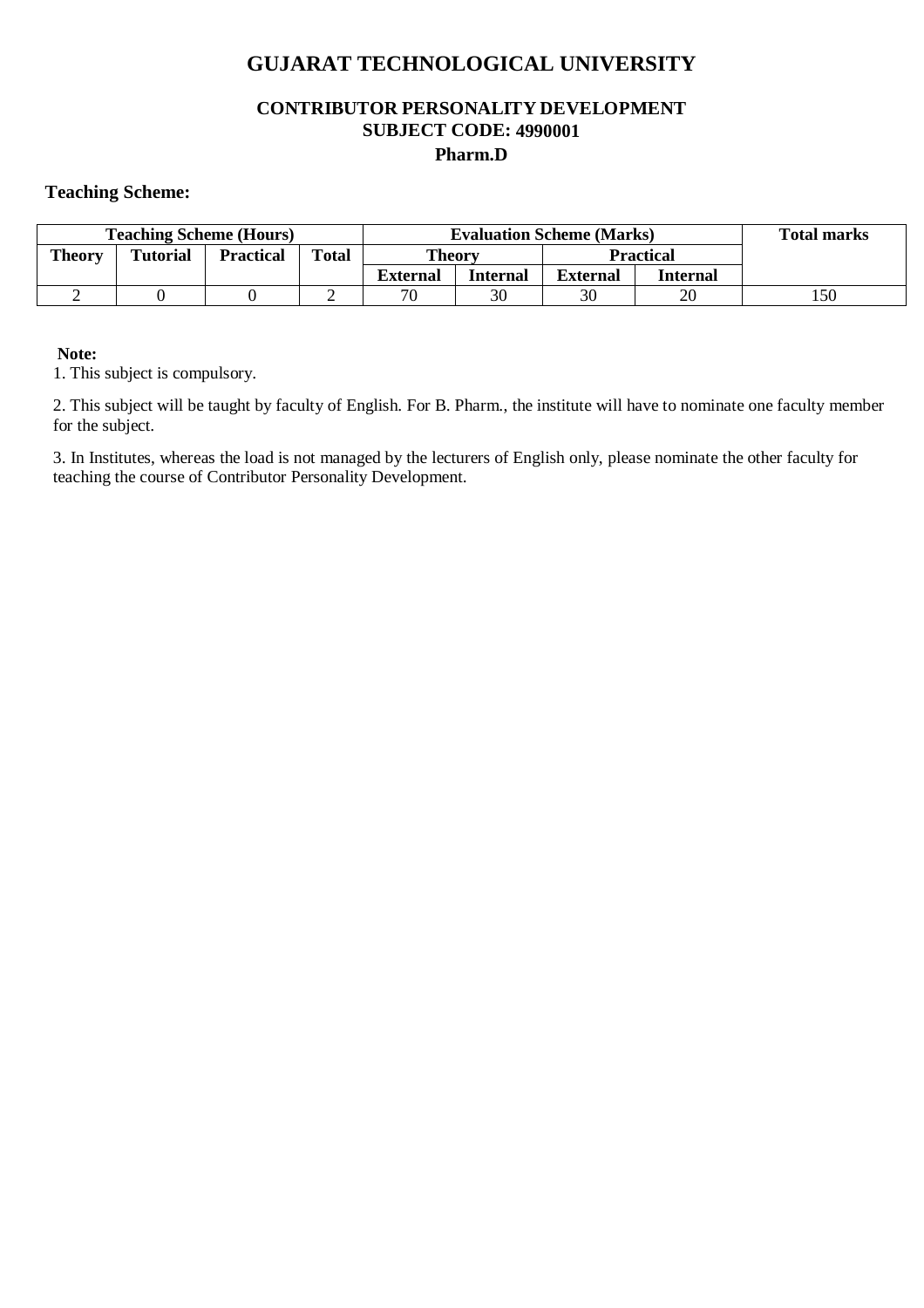#### **(A) Background**

The Contributor Personality Program has been designed keeping in mind the following:

- 1.0 Technology students should not only be excellently trained in the technological field, they should acquire soft skills if they are to be successful. Every student must also learn about the techniques of effective participation in a group discussion. He/she must learn to prepare his/her resume and he/she should also be groomed for presenting himself/herself at an interview.
- 2..0 There is a great need to equip students with not only the right skill-sets but also the right mindsets.



3.0 The "mind-sets" needed in today's environment must support both (i) effective action and (ii) Values and service oriented behaviour.

Effective action without human values can lead to personal benefits for individuals but a long-term cost to both nation and society. Human values without effective action can lead to an inability on the part of the individual to perform and flourish in today"s environment.

This combination of effectiveness with human values is crystallized in the concept of "contributor ship".

4.0 Students who adopt and develop the right mindsets early in their professional career are able to bring about a positive and sustainable change in their overall personality.

They are able to grow the right approaches to their peers, seniors, industry, and their own future. They become more responsible and capable of shaping their own lives. Therefore, the program may be rightly called a "Contributor Personality Development Program".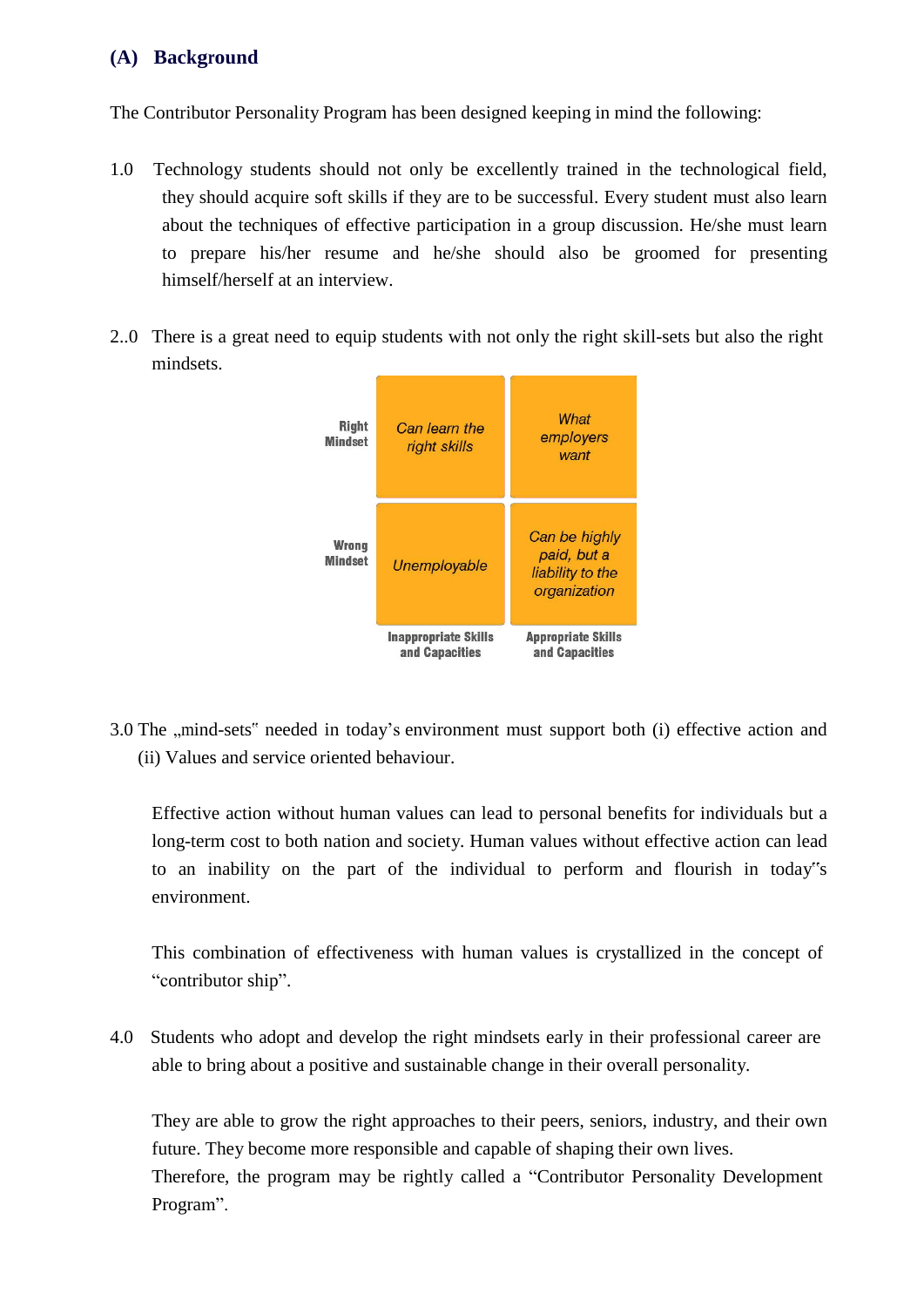5.0 Any program of this sort must, in order to be effective, be inspired and guided by a high ideal and principles/ practices flowing from that ideal.

The Contributor Personality Program is guided by the ideals and ideas of Swami Vivekananda – who represented in his leonine personality the highest ideals of human values combined with effective action.



#### **(B) Course Outline**

Topics 1-6 relate to the basic axioms or "mental models" that students carry about themselves, about success, careers, contribution, etc. The right mental models are a necessary prerequisite for developing into a Contributor.

Topics 7-12 are 6 core practices that will help a student manifest the ideal of contributor ship in one"s life.

Topics 13-15 relate to the students capability to connect into the job-market.

| <b>Topic</b>   | <b>Course Title</b>                                                              |
|----------------|----------------------------------------------------------------------------------|
|                | Who is a Contributor                                                             |
|                | Student develops an appreciation of who the Contributors are and how they        |
|                | fundamentally differ from Non-contributors in their overall approach to work, to |
|                | other human beings, to society as a whole.                                       |
|                |                                                                                  |
| $\overline{2}$ | The Contributor's identity                                                       |
|                | Student develops his/ her own answer to the question "who am I?" The student     |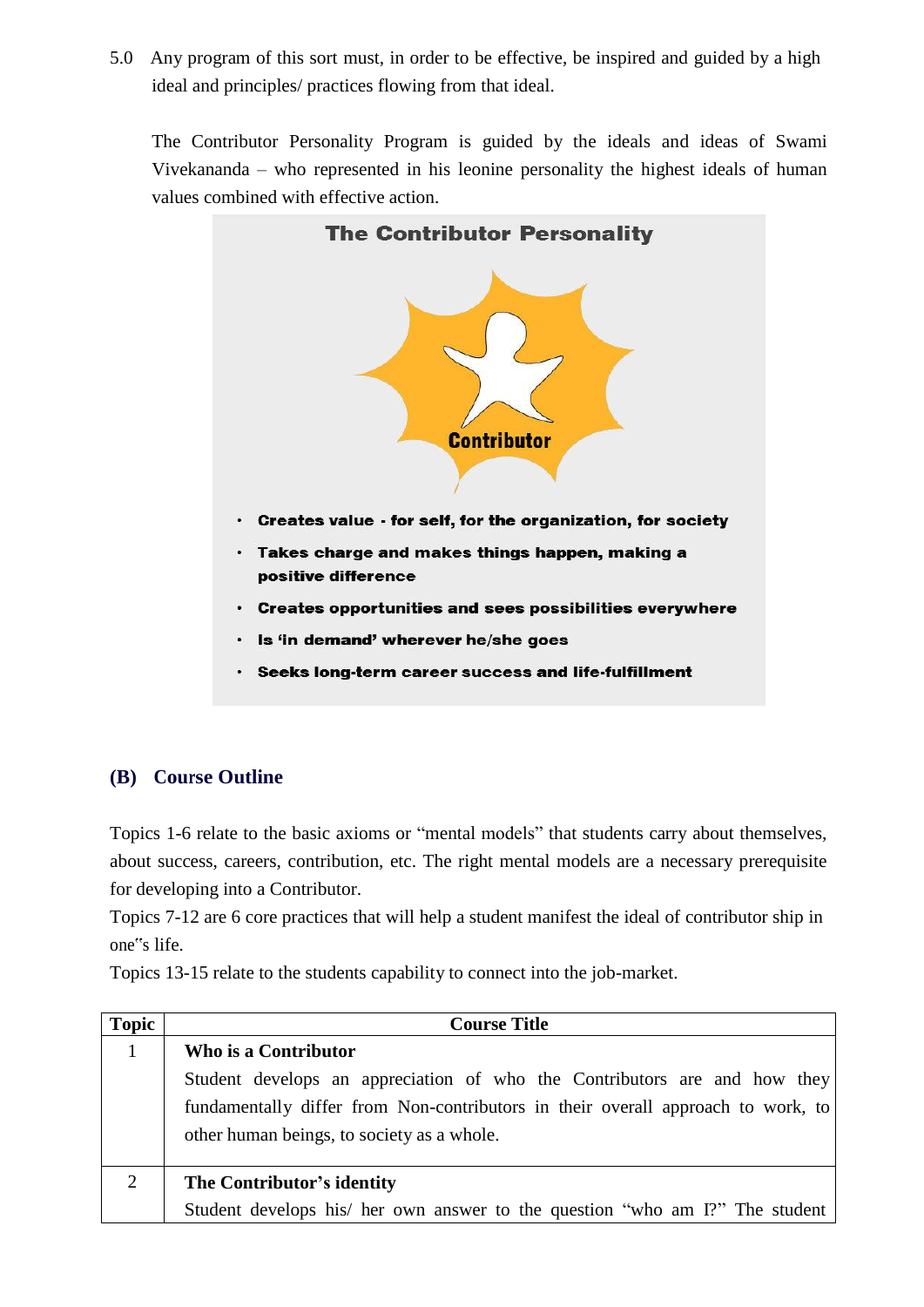becomes aware of the fact that Non-contributors usually define themselves in terms of what they have acquired in life (e.g. qualifications, position, years of experience, etc.) while Contributors define themselves in terms of what they will become or accomplish (e.g. capacity to deliver, commitment and ownership of the organization"s purpose, etc.).

3 **The Contributor's vision of success**

The student explores the meaning of success in his life. Through this exploration, the student is expected to recognize that Contributors have a wider definition of success than Non-contributors. While Non-contributors define success in terms of material success, achievement, external impact, etc., Contributors are able to widen this definition of success to include personal fulfillment, development of self-esteem, ongoing development of personal capabilities etc.

4 **The Contributor's vision of career**

The student learns to distinguish between an "acquisitive career" and a "contributive career". An acquisitive career is one in which the career-seeker is focused on acquiring higher position, higher salary, more benefits etc. This preoccupation with selfish interests often damages the individual"s career, as well as, damages the organization and society. A contributive career is one where the career-seeker is focused on contributing, with rewards being a by-product of the contributions made.

#### 5 **The scope of contribution**

The student learns to perceive that in all type of work, every type of role, there is a possibility of contributing at multiple levels – contributing to self, contributing to organization, and contributing to society.

The student also appreciates the difference between "acquisition for self" and "contribution to self" – the former being material acquisition and the latter being conscious development of oneself through the medium of one"s career.

6 **Embarking on the journey to contributor ship**

The student recognizes the fundamental "building blocks" for becoming a Contributor – the first building block being a shift from a "victim" to being a "creator of one"s destiny"; the second building block being acceptance of the ideal of contributor ship; the third building block being the willingness to take full responsibility for one"s own development; the fourth building block being the capacity to reflect on one"s development and make appropriate modifications.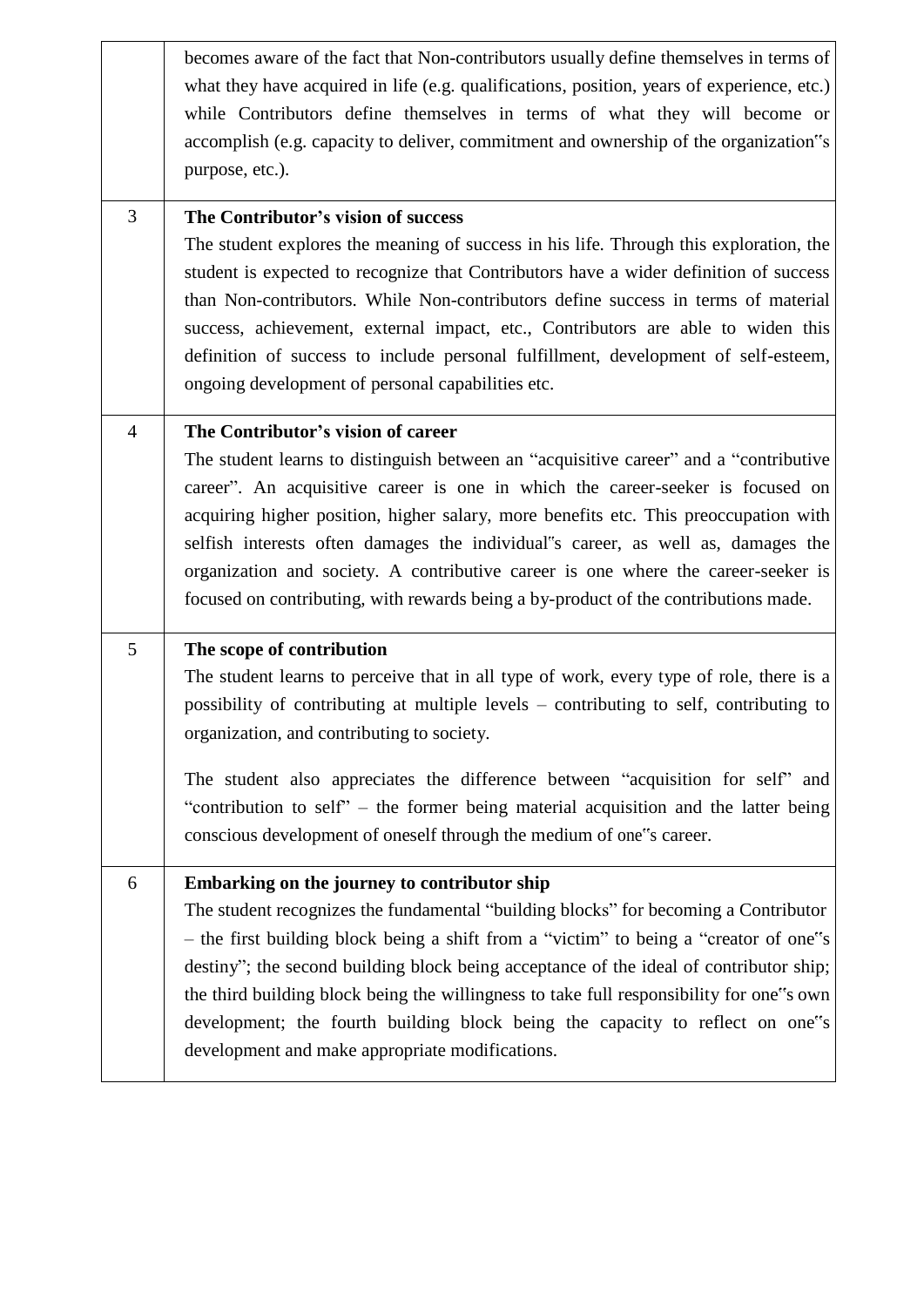| $\overline{7}$ | <b>Design Solutions</b>                                                                                                                                                                                                                                                                                                                                                                                                  |
|----------------|--------------------------------------------------------------------------------------------------------------------------------------------------------------------------------------------------------------------------------------------------------------------------------------------------------------------------------------------------------------------------------------------------------------------------|
|                | When faced with a challenge, the Contributor"s first response is: "Can we find a<br>solution?" This is unlike a Non-contributor who may respond to the challenge by<br>trying a little and giving up, blaming others, or finding excuses to cover up the issue.                                                                                                                                                          |
|                | Whereas, the Contributor finds a solution. In other words, the Contributor develops<br>the capacity to find solutions through continuous practice and learning from other<br>Contributors.                                                                                                                                                                                                                               |
|                | In this topic, students learn the importance of willingness and ability to find solutions.                                                                                                                                                                                                                                                                                                                               |
| 8              | <b>Focus on value</b><br>What does creating value mean? It means making a positive difference, a tangible<br>impact, a specific contribution to any situation. This positive difference or impact can<br>be in the form of achieving a specific goal, creating a product, creating, human touch"<br>in a particular interaction, or enhancing one"s own capacity, or the capacity of one"s<br>colleagues and team-mates. |
|                | Contributors are therefore extremely result-focused, but the result is measured in<br>terms of value created.                                                                                                                                                                                                                                                                                                            |
|                | In this topic, students learn to clarify the meaning of the word "value" and how value<br>is created in various situations.                                                                                                                                                                                                                                                                                              |
| 9              | <b>Engage deeply</b><br>Contributors are instantly distinguished by the way they approach work. They get<br>involved. They are enthusiastic. They go deep into the subject. In short, Contributors<br>love what they do.                                                                                                                                                                                                 |
|                | This is in direct contrast to Non-contributors who want to do only what they love - an<br>approach that seems reasonable until you realize that life and workplaces have so<br>much variety that you may very often be called upon to do tasks that seem unpleasant<br>or boring until you get involved.                                                                                                                 |
|                | In this topic, students learn the importance of engaging deeply with whatever work<br>they $do - at work$ , in study, in personal life.                                                                                                                                                                                                                                                                                  |
| 10             | <b>Think in Enlightened Self-interest</b>                                                                                                                                                                                                                                                                                                                                                                                |
|                | Contributors think in Enlightened Self-Interest. In every situation they get into, they<br>find a way to create something good for self and for all at the same time $-$ including<br>team mates, bosses, customers and their organization.                                                                                                                                                                              |
|                | Contrasting to this is the mindset of a Non-Contributor. Such a person is only<br>concerned with his/ her own self-interest in a situation. He/she is not concerned about<br>the impact (positive or negative) on the other person. This leads to unpleasant                                                                                                                                                             |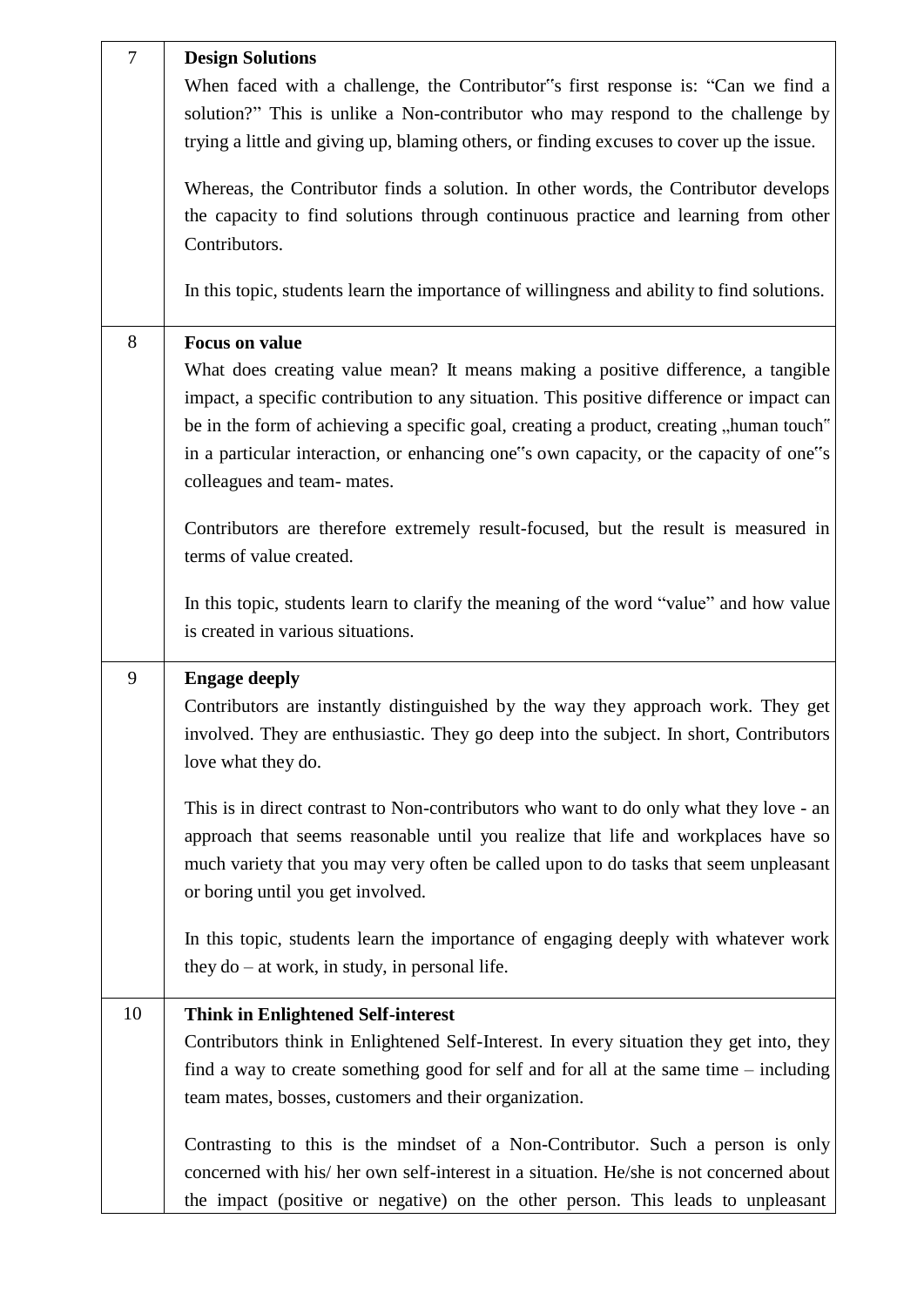|    | situations, broken relationships, unhappy team-mates, subordinates, and bosses, and                                                                                                                                                                                                                                                                                                                                          |
|----|------------------------------------------------------------------------------------------------------------------------------------------------------------------------------------------------------------------------------------------------------------------------------------------------------------------------------------------------------------------------------------------------------------------------------|
|    | lower trust in any situation.                                                                                                                                                                                                                                                                                                                                                                                                |
|    | Students are expected to learn to appreciate the importance of thinking win-win for                                                                                                                                                                                                                                                                                                                                          |
|    | all stakeholders and also in various situations.                                                                                                                                                                                                                                                                                                                                                                             |
|    |                                                                                                                                                                                                                                                                                                                                                                                                                              |
| 11 | <b>Practice Imaginative Sympathy</b><br>One of the unique qualities of Contributors is their ability to appreciate and<br>understand others" life situation, others" mental condition, and others" point of view.<br>How do they do this?                                                                                                                                                                                    |
|    | They have consciously developed a "way of thinking" called "Imaginative Sympathy".<br>In this way of thinking, they are able to give due importance to the human aspects of<br>a situation, and not just the technical or commercial aspects.                                                                                                                                                                                |
|    | But this is not all. Imaginative Sympathy goes beyond looking at the human aspects<br>of the situation. It also means that Contributors are able to anticipate possible<br>interactions or reactions, they are able to take a multi-dimensional view of a situation<br>and they are able to bring about changes or results while taking everybody along with<br>them.                                                        |
|    | Imaginative Sympathy translates itself into active concern for others. Students will<br>learn the importance and consequences of Imaginative Sympathy in a workplace<br>situation.                                                                                                                                                                                                                                           |
| 12 | <b>Demonstrate Trust Behavior</b><br>Contributors recognize that they are able to achieve results and make contributions<br>with the help of other human beings. They receive this help if and only if they are<br>trusted and, in turn, trust. Contributors practice trust behavior from very early in their<br>career, thereby building a huge trust balance (like a bank balance) over their career<br>and relationships. |
|    | The term Trust Behavior may be described as character-in-action. This includes<br>keeping one"s word and commitments, staying with a task, acting with integrity in<br>every situation, making sure that there is complete transparency in one"s actions and<br>interactions, etc.                                                                                                                                           |
|    | Students are expected to learn to develop a deep appreciation of trust behavior and<br>how it is practiced.                                                                                                                                                                                                                                                                                                                  |
| 13 | <b>Resume Building</b><br>In this topic, students learn to develop a resume for the job-market. Students will<br>learn to develop both a generic resume and resumes specific to some types of jobs.<br>Students learn about best practices and common errors in developing their resume.                                                                                                                                     |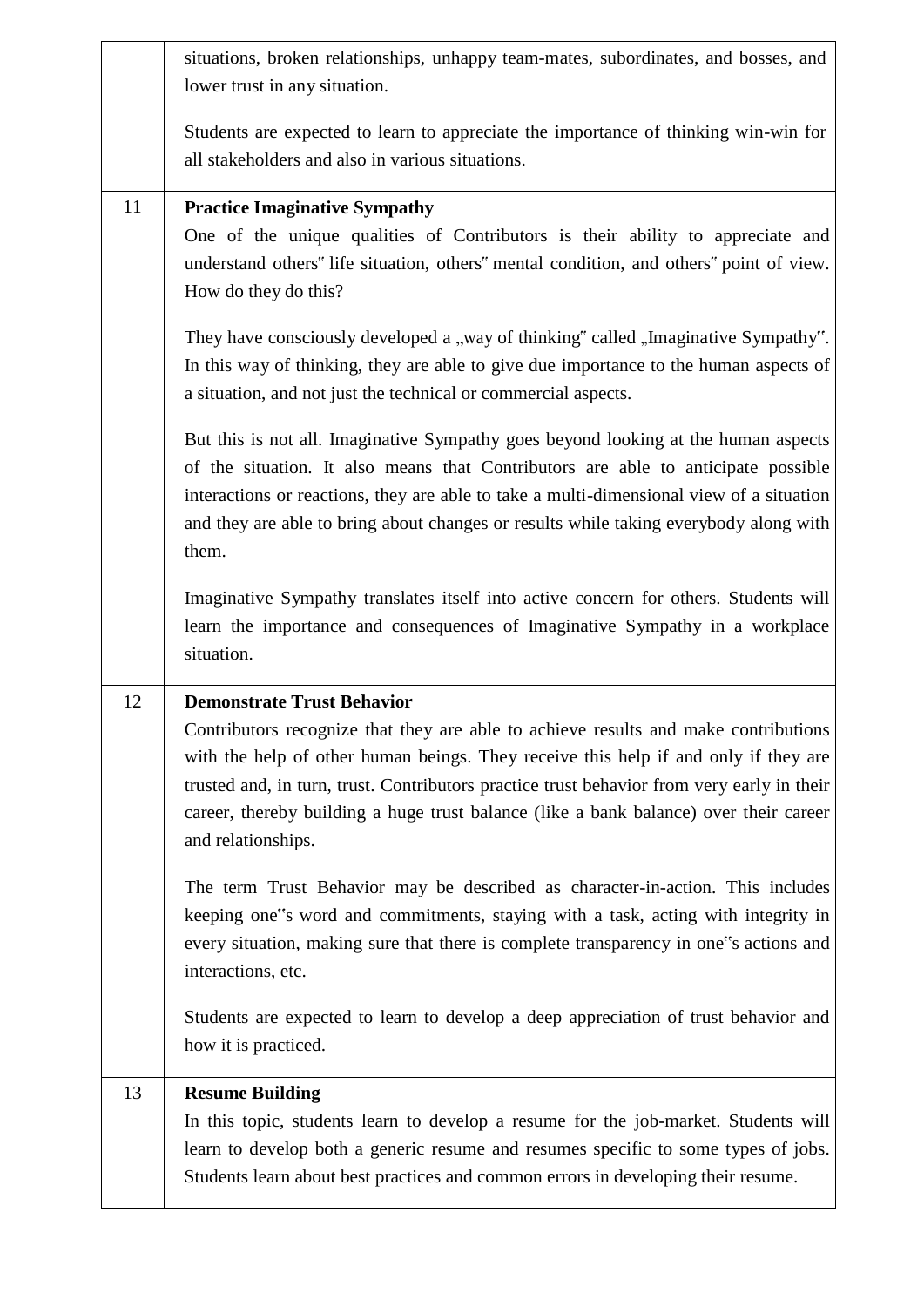|    | Most important, students learn to analyze the jobs offered and present themselves in<br>terms of their potential / willingness to contribute to the job.                                                                                                                                                                                                                                                                |
|----|-------------------------------------------------------------------------------------------------------------------------------------------------------------------------------------------------------------------------------------------------------------------------------------------------------------------------------------------------------------------------------------------------------------------------|
| 14 | <b>Group Discussions (GDs)</b><br>In this topic, students learn (i) how to participate in a group discussion from the<br>contributor s view-point (i.e. how to speak) (ii) how to contribute to the development<br>of the topic (i.e. what to speak) and (iii) to develop the Contributor s view-point on<br>various GD topics (i.e. how to interpret a topic of discussion from the point of view of<br>a contributor) |
| 15 | <b>Interview Skills</b><br>In this topic, students learn about (i) common interview questions and how to develop<br>answers (ii) typical challenges faced in interviews beyond the questions (such as body<br>language, grooming, presentation) (iii) most important, the student learns the<br>importance of trust building and creating confidence in the interview.                                                  |

#### **(C) Course Plan**

The course duration is 48 hours. It can be conducted in sessions of 1 hour each or some of the sessions can be combined as 2 hours each. The course plan is as follows –

|                          | Topic 1: Who is a Contributor -                                                         | 3 hours |
|--------------------------|-----------------------------------------------------------------------------------------|---------|
|                          | 2 hours Theory and practice exercises based on Contributor Personality Program Workbook |         |
|                          | (Vol I)                                                                                 |         |
|                          | 1 hour Presentations and Projects                                                       |         |
|                          | Topic 2: The Contributor's identity $-$                                                 | 3 hours |
|                          | 2 hours Theory and practice exercises based on Contributor Personality Program Workbook |         |
|                          | (Vol I)                                                                                 |         |
|                          | 1 hour Presentations and Projects                                                       |         |
|                          | <b>Topic 13: Resume Building</b>                                                        | 4 hours |
|                          | 2 hours for Concepts, Tools, and Techniques                                             |         |
| $\overline{\phantom{m}}$ | 2 hours for Projects                                                                    |         |
|                          | Topic 3: The Contributor's vision of success –                                          | 3 hours |
|                          | 2 hours Theory and practice exercises based on Contributor Personality Program Workbook |         |
|                          | (Vol I)                                                                                 |         |
|                          | 1 hour Presentations and Projects                                                       |         |
|                          | Topic 4: The Contributor's vision of career –                                           | 3 hours |
|                          | 2 hours Theory and practice exercises based on Contributor Personality Program Workbook |         |
|                          | (Vol I)                                                                                 |         |
|                          | 1 hour Presentations and Projects                                                       |         |
|                          | Topic 5: The scope of contribution –                                                    | 3 hours |
|                          | 2 hours Theory and practice exercises based on Contributor Personality Program Workbook |         |
|                          | (Vol I)                                                                                 |         |
|                          | 1 hour Presentations and Projects                                                       |         |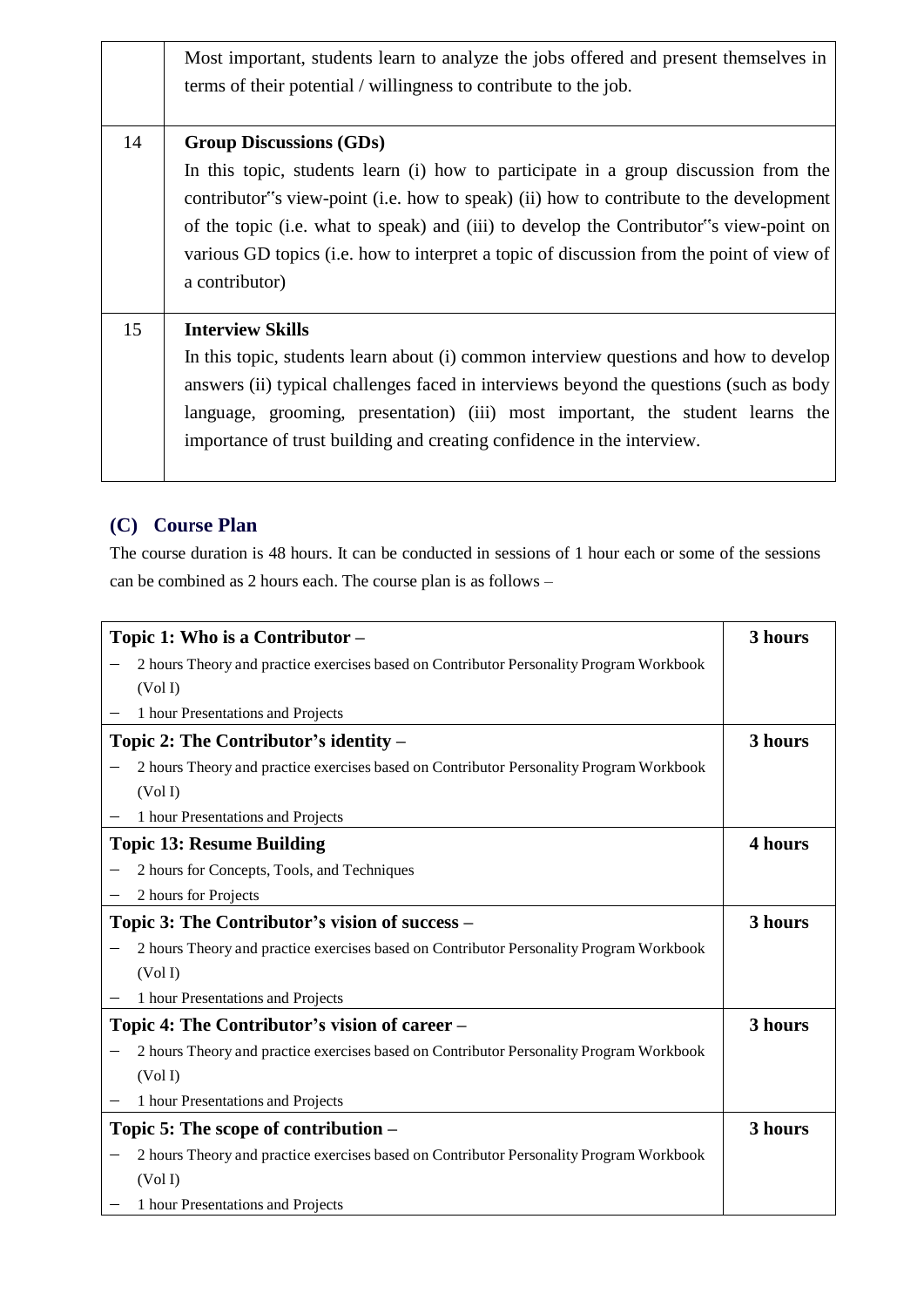| Topic 6: Embarking on the journey to contributorship -                                  | 3 hours  |
|-----------------------------------------------------------------------------------------|----------|
| 2 hours Theory and practice exercises based on Contributor Personality Program Workbook |          |
| (Vol I)                                                                                 |          |
| 1 hour Presentations and Projects                                                       |          |
| <b>Topic 14: Group Discussions (GDs)</b>                                                | 4 hours  |
| 2 hours for Concepts, Tools, and Techniques                                             |          |
| 2 hours for Projects and Practice                                                       |          |
| <b>Topic 7: Design Solutions –</b>                                                      | 3 hours  |
| 2 hours Theory and practice exercises based on Contributor Personality Program Workbook |          |
| (Vol II)                                                                                |          |
| 1 hour Presentations and Projects                                                       |          |
| Topic 8: Focus on value -                                                               | 3 hours  |
| 2 hours Theory and practice exercises based on Contributor Personality Program Workbook |          |
| (Vol II)                                                                                |          |
| 1 hour Presentations and Projects                                                       |          |
| Topic 9: Engage deeply –                                                                | 3 hours  |
| 2 hours Theory and practice exercises based on Contributor Personality Program Workbook |          |
| (Vol II)                                                                                |          |
| 1 hour Presentations and Projects                                                       |          |
| Topic 10: Think in Enlightened Self-interest -                                          | 3 hours  |
| 2 hours Theory and practice exercises based on Contributor Personality Program Workbook |          |
| (Vol II)                                                                                |          |
| 1 hour Presentations and Projects                                                       |          |
| Topic 11: Practise Imaginative Sympathy -                                               | 3 hours  |
| 2 hours Theory and practice exercises based on Contributor Personality Program Workbook |          |
| (Vol II)                                                                                |          |
| 1 hour Presentations and Projects                                                       |          |
| Topic 12: Demonstrate Trust Behavior -                                                  | 3 hours  |
| 2 hours Theory and practice exercises based on Contributor Personality Program Workbook |          |
| (Vol II)                                                                                |          |
| 1 hour Presentations and Projects                                                       |          |
| <b>Topic 15: Interview Skills</b>                                                       | 4 hours  |
| 2 hours for Concepts, Tools, and Techniques                                             |          |
| 2 hours for Projects and Practice                                                       |          |
| <b>TOTAL</b>                                                                            | 48 hours |

## **(D) Examination Approach**

Total marks: 150. Break-up of marks -

- (i) Final exam: 70 marks (equal weightage for topics 1-15)
- (ii) Presentations and projects for topics 1-12: 30 marks
- (iii) Projects for topics 13-15: 50 marks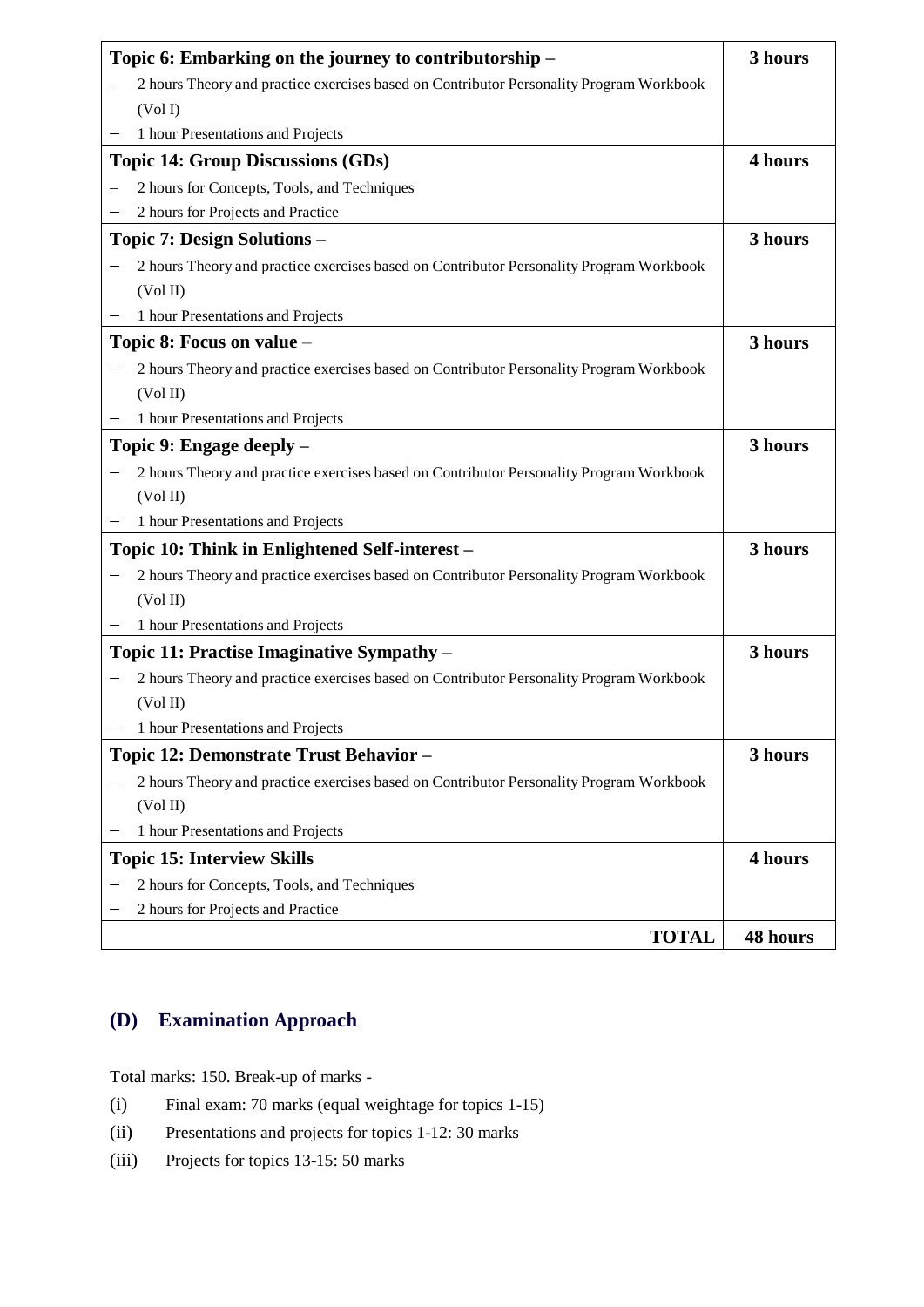#### **(E) Instructional Strategy**

1.0 The entire course will use a three-level instructional strategy

| Level I:   | <b>Classroom Explorations</b> |
|------------|-------------------------------|
| Level II:  | Projects and Presentations    |
| Level III: | Self-study by students        |

- 2.0 Level I: Classroom Explorations
	- 1. The Classroom Explorations will be organized around the "Contributor Personality Program – Study Book".

The Study Book may be downloaded by the student from the resource site produced by GTU.

- 2. The Classroom Explorations involves two kinds of explorations:
	- (i) Exploration of key concepts / frameworks such as "contributors vision of success" etc.
	- (ii) Exploration of the examples provided in the CPP Study Book.
- 3. The Classroom Explorations will be supported by Session Guide Sheets available online in the CPP ActivGuide.

3.0 Level II: Projects & Presentations

- 1. The entire Classroom Exploration process will be supplemented by projects and presentations.
- 2. Session Guides will provide sample topics for projects and presentations. Individual instructors will be free to develop their own projects/ presentation topics also.
- 3. This will not only enhance conceptual clarity but also build presentation, publicspeaking, report writing, and group discussion skills of the students.

4.0 Level III: Self Study by students

- 1. Students will be given extensive learning support (upto 400 learning units) in the ActivGuide website. This will include videos, presentations, tests, etc.
- 2. Students can refer to ActivGuide on their own time through internet.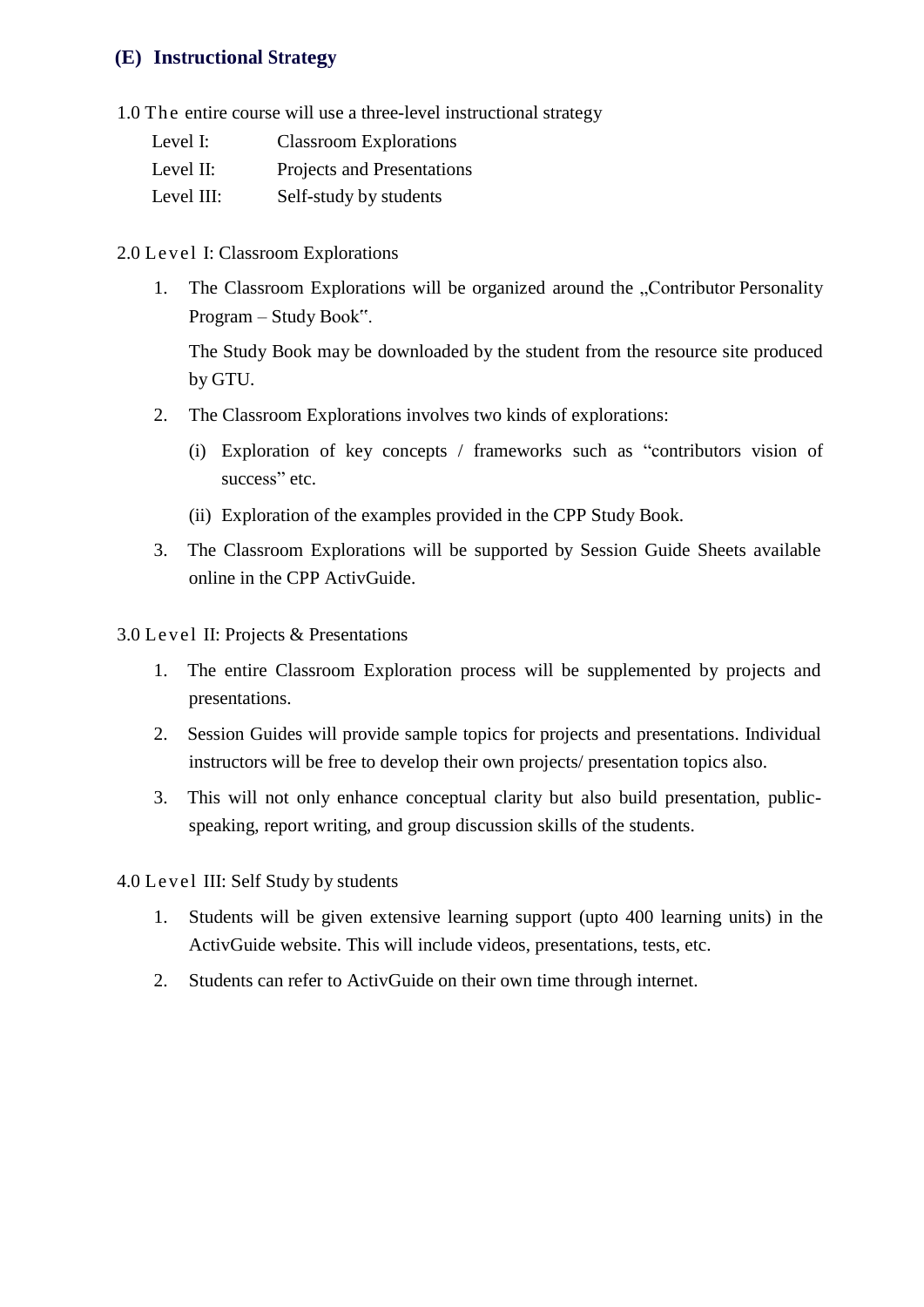# **(F) Reference Material**

# **Basic Study Material**

| <b>SN</b> | Author/s            | <b>Name of Reference</b>       | <b>Publisher</b>   | <b>Edition</b> |
|-----------|---------------------|--------------------------------|--------------------|----------------|
| 1         | Illumine Knowledge  | <b>Contributor Personality</b> | Illumine Knowledge | Latest         |
|           | Resources Pyt. Ltd. | Program Workbook (Vols         | Resources Pyt. Ltd |                |
|           | (Downloadable from  | I & II)                        |                    |                |
|           | the internet)       |                                |                    |                |
| 2         | Illumine Knowledge  | <b>Contributor Personality</b> | Illumine Knowledge | Latest         |
|           | Resources Pvt. Ltd. | Program ActivGuide             | Resources Pyt. Ltd |                |
|           | (will be made)      |                                |                    |                |
|           | available to all    |                                |                    |                |
|           | students on the     |                                |                    |                |
|           | Internet)           |                                |                    |                |

## **Reference Books**

| <b>Topic</b>   | <b>Course Title</b>        | <b>Reference</b>                                         |
|----------------|----------------------------|----------------------------------------------------------|
| 1              | Who is a Contributor       | On Contributors, Srinivas V.; Illumine Ideas, 2011<br>1. |
|                |                            | 2. Enlightened Citizenship and Democracy; Swami          |
|                |                            | Ranganathananda, Bharatiya Vidya Bhavan, 1989            |
|                |                            | 3. Personality Development, Swami Vivekananda;           |
|                |                            | Advaita Ashrama                                          |
| $\overline{2}$ | The Contributor's identity | 1. To have or to be, Erich Fromm; Continuum              |
|                |                            | International Publishing Group, 2005                     |
|                |                            | 2. The art of being, Erich Fromm; Continuum              |
|                |                            | International Publishing Group, 1992                     |
|                |                            | Yoga, Swami<br>3. Raja<br>Vivekananda;<br>Advaita        |
|                |                            | Ashrama                                                  |
| 3              | The Contributor's vision   | 1. Eternal Values for a Changing Society – Vol IV        |
|                | of success                 | (Ch 25, 35), Swami Ranganathananda; Bharatiya            |
|                |                            | Vidya Bhavan, 1993                                       |
|                |                            | 2. Karma Yoga, Swami Vivekananda;<br>Advaita             |
|                |                            | Ashrama                                                  |
| $\overline{4}$ | The Contributor's vision   | Six Pillars of Self Esteem, Nathaniel Branden;<br>1.     |
|                | of career                  | Bantam, 1995                                             |
|                |                            | 2. Mindset: The New Psychology of Success, Carol         |
|                |                            | S. Dweck; Random House Publishing Group,                 |
|                |                            | 2007                                                     |
| 5              | The scope of contribution  | India,<br>Swami<br>1. Awakening<br>Vivekananda;          |
|                |                            | Ramakrishna Mission, New Delhi, 2011                     |
|                |                            | 2. Eternal Values for a Changing Society – Vol IV        |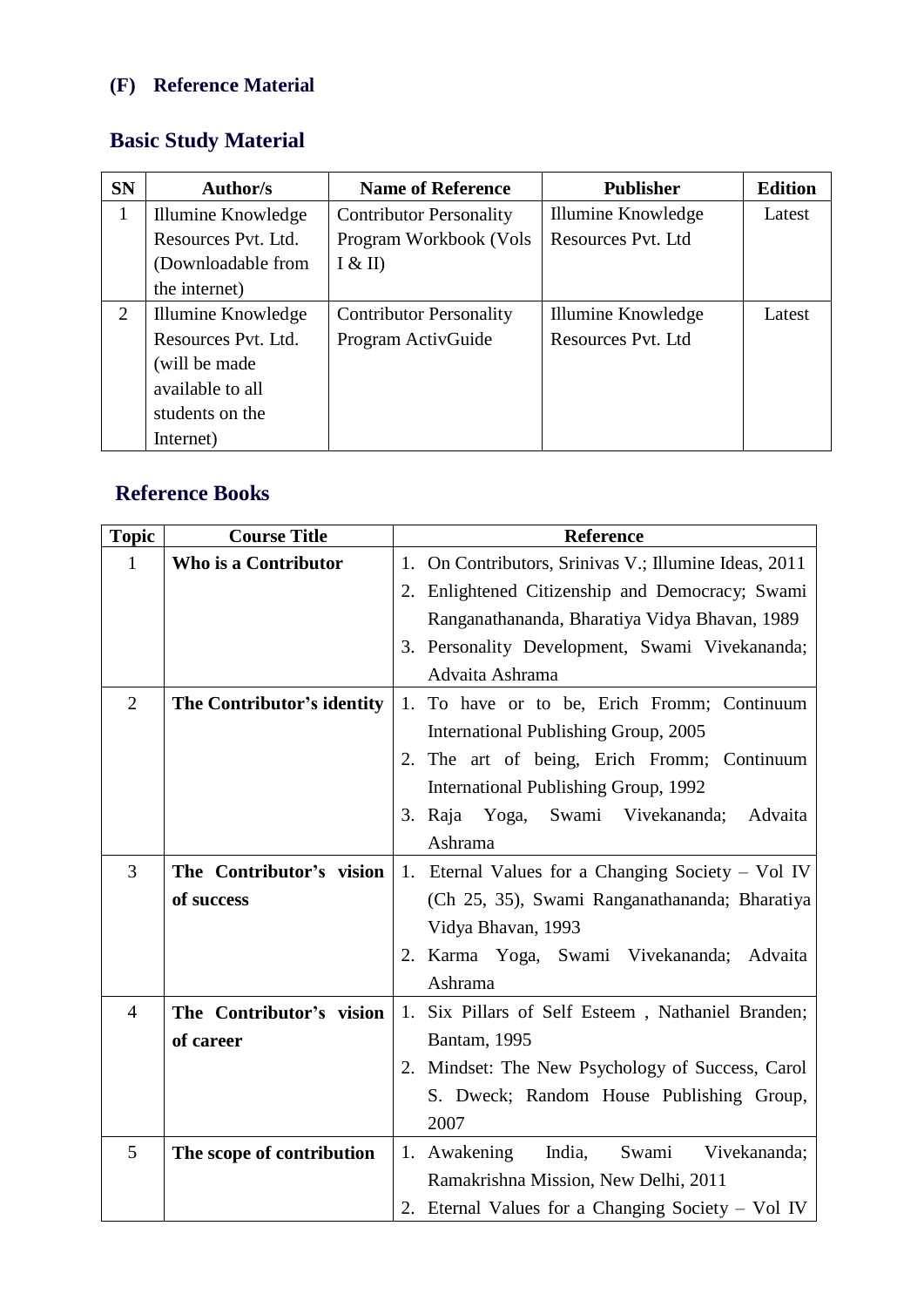|                |                                    |    | (Ch 35), Swami Ranganathananda; Bharatiya                                                      |
|----------------|------------------------------------|----|------------------------------------------------------------------------------------------------|
|                |                                    |    | Vidya Bhavan, 1993                                                                             |
|                |                                    |    | 3. Lasting Contribution: How to Think, Plan, and                                               |
|                |                                    |    | Act to Accomplish Meaningful Work,<br>Tad                                                      |
|                |                                    |    | Waddington; Agate Publishing, 2007                                                             |
| 6              | <b>Embarking on the journey</b>    | 1. | Vivekananda: His Call to the Nation, Swami                                                     |
|                | to contributor ship                |    | Vivekananda; Advaita Ashrama                                                                   |
|                |                                    | 2. | Eternal Values for a Changing Society – Vol IV                                                 |
|                |                                    |    | (Ch 33), Vol III (Ch 19, 21, 30) Swami                                                         |
|                |                                    |    | Ranganathananda; Bharatiya Vidya Bhavan, 1993                                                  |
|                |                                    |    | 3. Lectures from Colombo to Almora, Swami                                                      |
|                |                                    |    | Vivekananda; Advaita Ashrama                                                                   |
|                |                                    |    |                                                                                                |
| $\overline{7}$ | <b>Design Solutions</b>            | 1. | Why not?: how to use everyday ingenuity to solve                                               |
|                |                                    |    | problems big and small, Barry Nalebuff, Ian                                                    |
|                |                                    |    | Ayres; Harvard Business School Press, 2003<br>2. How to Have a Beautiful Mind, Edward De Bono; |
|                |                                    |    | Vermilion, 2004                                                                                |
| 8              | <b>Focus on value</b>              |    | 1. The value mindset: returning to the first principles                                        |
|                |                                    |    | of capitalist enterprise (Ch $8 \& 9$ ); Erik Stern,                                           |
|                |                                    |    | Mike Hutchinson; John Wiley and Sons, 2004                                                     |
|                |                                    | 2. | Managing for Results, Peter F. Drucker;                                                        |
|                |                                    |    | HarperCollins, 2009                                                                            |
| 9              | <b>Engage deeply</b>               | 1. | The Power of Full Engagement: Managing                                                         |
|                |                                    |    | Not Time,<br>the Key to<br>High<br>is<br>Energy,                                               |
|                |                                    |    | Performance and Personal Renewal, Jim Loehr,                                                   |
|                |                                    |    | Tony Schwartz; Simon and Schuster, 2003                                                        |
| 10             | Think in Enlightened Self-         | 1. | The 7 Habits of Highly Effective People, Stephen                                               |
|                | interest                           |    | R. Covey; Simon and Schuster, 2004                                                             |
|                |                                    | 2. | Creating Shared Value, Michael E. Porter and                                                   |
|                |                                    |    | Mark R. Kramer; Harvard Business Review;                                                       |
|                |                                    |    | Jan/Feb2011, Vol. 89 Issue 1/2                                                                 |
| 11             | <b>Practice</b><br>Imaginative     | 1. | Eternal Values for a Changing Society – Vol IV                                                 |
|                | <b>Sympathy</b>                    |    | (Ch 8, 10, 23, 35, 37), Swami Ranganathananda;                                                 |
|                |                                    |    | Bharatiya Vidya Bhavan, 1993                                                                   |
|                |                                    | 2. | Eternal Values for a Changing Society – Vol III                                                |
|                |                                    |    | (Ch 18), Swami Ranganathananda; Bharatiya                                                      |
|                |                                    |    | Vidya Bhavan, 1993                                                                             |
| 12             | <b>Trust</b><br><b>Demonstrate</b> | 1. | The Speed of Trust: The One Thing That Changes                                                 |
|                | <b>Behavior</b>                    |    | Everything, Stephen M. R. Covey, Rebecca R.                                                    |
|                |                                    |    | Merrill, Stephen R. Covey; Free Press, 2008                                                    |
|                |                                    | 2. | Integrity: The Courage to Meet the Demands of                                                  |